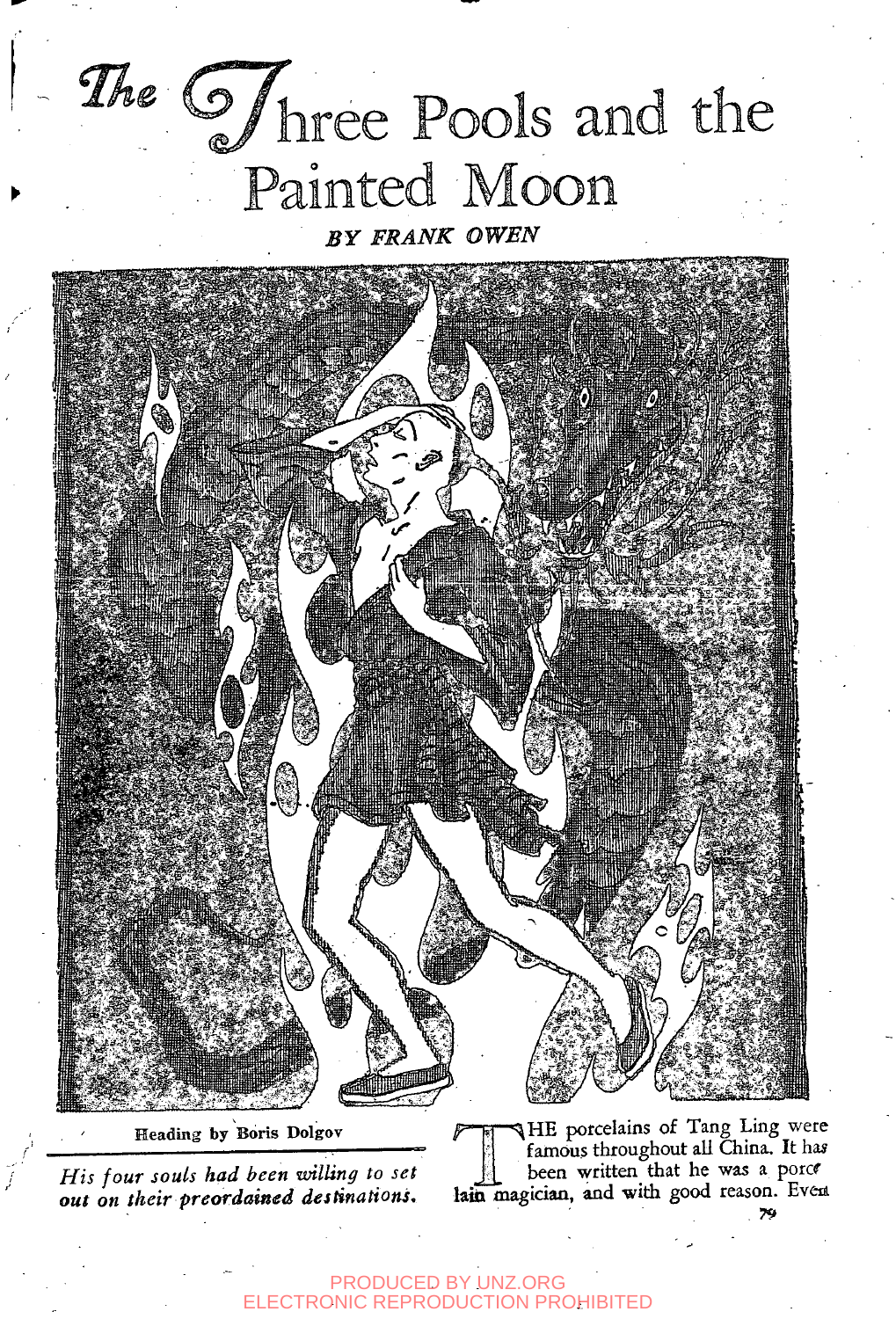the Emperor had honored him and called him Elder Brother. Usually artists executed one phase only in the making of porcelain. One shaped a vase, another fired it. Some were specialists in glazes, others, painted butterflies. The painter of moonswas not nearly as famous as the painters of clouds or mountains. But Tang Ling did all these things with equal facility.

At times Tang Ling took weeks to perfect a single vase and during that time he ' conversed with no one, except for an occasional word with the old. servant who' brought him his rice. Though his possessions were considerable, while absorbed in creating he lived as frugally as a peasant. Tea was his one luxury, rare tea that had been grown high on a mountain where the Green Lady occasionally touched the growing leaves ever so gently with her long cold fingers.

- Tang Ling assigned names to the vases he created, The title of the case that held an enduring place in his heart was "The Three Pools and the Painted Moon." He kept it on a teakwood table near the open window in his sleeping room. The vase was of sunflower yellow with the *'glow* of the sun upon it even when there was no sun. Beside one of the clear cool pools of water stood a man and a girl. The man was richly . attired in garments of green/silk, emroidered with the Imperial Gold Dragon. The girl was like a lovely flower swaying in the breeze. Her fingers and lips were colored with the juice of balsam flowers. Her cheeks had been brushed with rice powder. Her hair, simply arranged, was black with tints of blue as the sun shone upon it. Her eyes were like unto black opals, with all their abundant mystery. But it was her smile that caught and held the attention, gentle, ail-knowing and wonderfully sweet.

For hours each day, Tang Ling gazed on her enraptured; and when he slept, she invaded his dreams. For him she possessed a warmth of affection. How he longed to take her into his arms. No thought had he that she was but the figment of his owa imagination, a fragile, exquisite porcelain lady. So enraptured was he, he seldom left the room, that was glorified by.the sparkle

of her eyes, the slender grace of her body. He longed to be ever at her side, to be her devoted companion: for days without end. And as he sipped the tea which his servant set down before him, he gazed into her eyes, and she gazed back at him. Her expression was enigmatic. Was it only "his imagination or did she desire him also? Then suddenly a solution came to him, a solution so simple he marveled that he had not thought of it before. He would paint himself into the vase, standing beside her. . And happiness would indeed be theirs.

He spent days mixing and grinding new colors for this supreme effort of his career. Using antimony as a base he manufactured common,black, mirror black and also a wide variety of shades of purest yellow like unto the yolk of an egg, eel skin yellow, strawcolor, canary, citron or lemon yellow, mustard, orange and sulphur. Then he mixed luxurious greens^—snakeskin, cucumber, emerald, céladon or sea green. His blues were famed wherever artists congregated powder-blue, sapphire, turquoise,' peacock, •kingfisher .and blue like the sky at morning after, rain. From copper he evolved crimson, peachbloom, crushed strawberries. From iron, vermilion, coral, tomato. From gold, rose, pink and ruby. He slashed his finger with a small knife and mixed his blood with the cupric oxide that is copper red. .

The actual painting of himself into the beloved vase began on a morning at sunrise when the dew was heavy on the cool grass and the last vestige of moonlight still lingered in the tall bamboo. The perfume of flowers was attuned to the songs of gay plumaged birds, drunk with joy as they sang salutations to the dawn.

Tang Ling had bathed and dressed with extreme care as though this were the day of his wedd:ing. He had purchased an Imperial Coronation robe that had once 'adorned a Ming Emperor. In the center was the Yang and the Yin, the male and the female principles, representing divine origin, embroidered in gold couché stitch on a plum-colored satin background. Altthe constellations from one to nine, representing the great social bows and mutual,

#### PRODUCED BY UNZ.ORG **ECTRONIC REPRODUCTION PROHIBITED**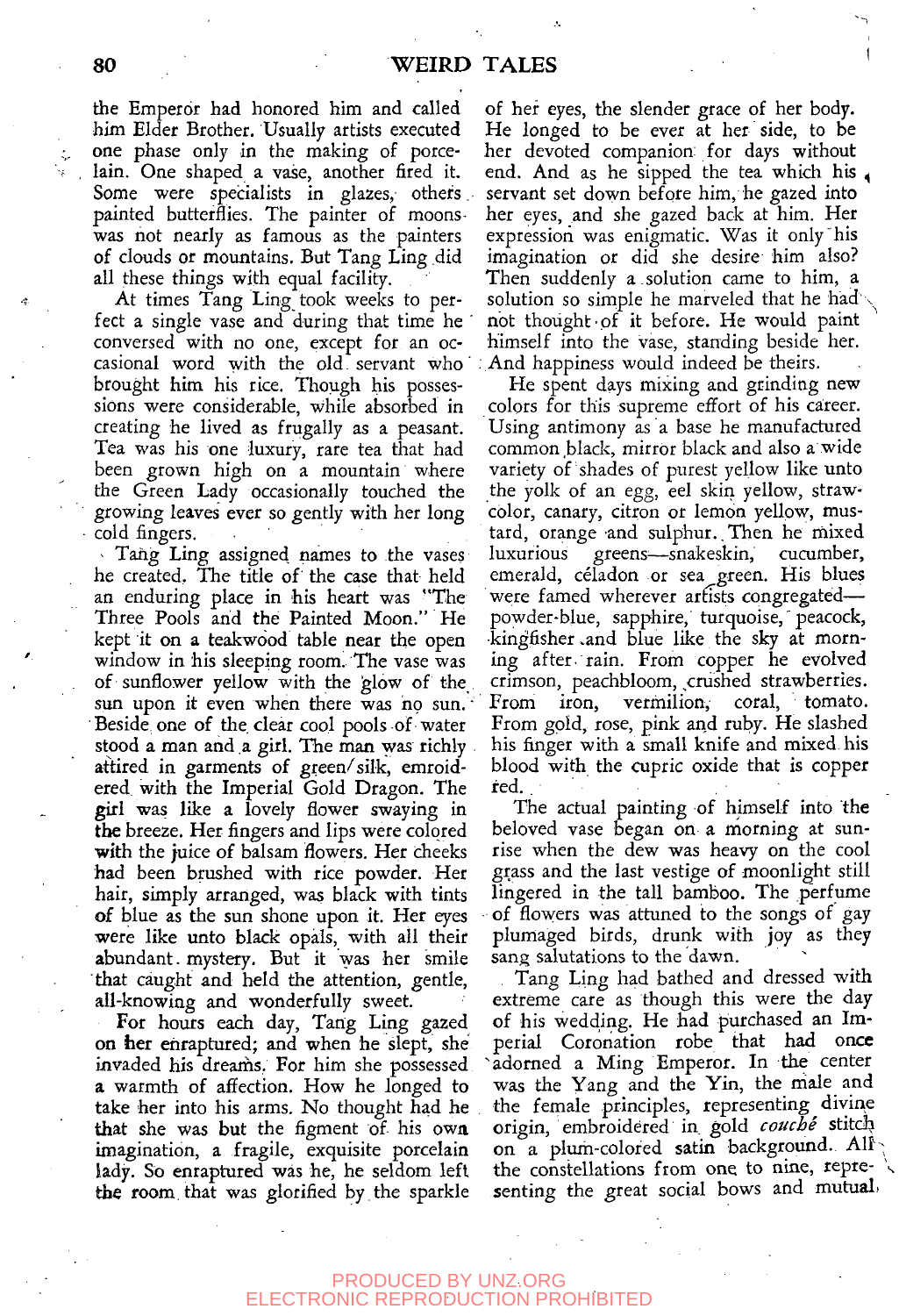duties were grouped around the *Tai-chi.* On the right shoulder was the imperial dragon enveloping the sacred disc; the moon, symbolizing the Yin. On the left shoulder was the Imperial dragon enveloping the sacred disc; the sun, symbolizing the Yang, the five lotus-purity; the eight phoenixes, the six *:shou* characters—denoting long life. .^Wearing such a robe Tang Ling was indeed Emperor of Porcelain, the Son of Heaven. In such raiment would he paint his own portrait on the vase.

ND so he set to work. If he could  $A$  achieve his desire, the slender graceful girl would be his. That the object he had set for himself could only be accomplished' by alchemy and a large measure of magic was of little purport. Had not the great Wu Tao-tzu in the golden age of Tang painted with such skill that scores of legends have grown up about him. His dragons were enveloped in mist. It has been written that he painted horses with such realism that they ran away and were never seen again. His flowers were so lifelike their essence sweetened the room in which the pictures of them were himg. He painted on silk, on bamboo slips and on the walls of the Jmperial Palace of the Emperor Ming Huang. The paintings of Wu Tao-tzu were three dimensional.

Tang Ling, on porcelain, had solved this three dimensional quality of Wu. His figures lived and breathed and appeared about to speak. No doubt had he that the slim, flowerlike girl he had painted with his own magic brush was a living pulsating being. Her exquisite tender smile was for him only. Her eyes followed him about the room.

He could hardly wait for that glorious moment when he could join her on the vase. As he painted himsef into the vase fingers fairly flew with inspiration. Glad was he that he had a strong wrist. Not for a moment did he pause to rest, nor did he partake-of food or drink. He finished his own portrait by moonlight. Then he carried the precious vase down to the baking ovens at the foot of the garden. Gently he consigned the beloved vase to a second

firing so that his figure might be imprisoned there forever.

That night was the strangest of his amazing career. Never had he endured such intense suffering and terror. His room was like a bake-oven, his bed the grate of a furnace. Perspiration fell from his body in scalding beads. Was it only his imagination or did it rise above him like live steam? While still alive he was being cremated. No Parsee placed on a burial tower while still living and being slowly devoured by ravenous vultures was subjected' to more pain. He clutched at the silk coverlets of the kong and bit his teeth until the blood flowed. He endeavored with all his will power not to cry out but occasionally an anguished sob escaped him. Perhaps she was enduring torment equal to his! The thought stabbed him' with such acute pain it even eclipsed, if that were possible, the fury of the intense oven-heat, for oven-heat it was. His bed had become as hot as the ovens at the foot of the garden. But all this intense suffering had to be. And somehow he survived it even' as his countrymen for ages have endured every disaster—flood, starvation, pestilence and invasion, and through it all remained courteous, philosophic, serene as though they knew that inevitably all would be well once more.

S THE first gaunt fingers of dawn  $T_{\text{R}}$  reached through the open window of his sleeping room, Tang Ling rose wearily to his feet. Within a few hours he had become a dried up old man. He felt as if his flesh had been burned away and only bleached bones remained. Moaning slightly, he crept through the garden. He longed to hurry so that he might be free of this dreadful ordeal but speed was impossible. Though he fell twice, somehow he reached the baking-oven. With great effort he drew the beloved vase from it and placed it gently on the ground. Then he collapsed on the green earth and lay scarcely conscious while his body gradually cooled and some measure of relief came to him. How cool the dew felt on his fiery flesh.

Gradually the intense heat of his body lessened, and at last he slept. Every fibre

# PRODUCED BY UNZ.ORG ELECTRONIC REPRODUCTION PROHIBITED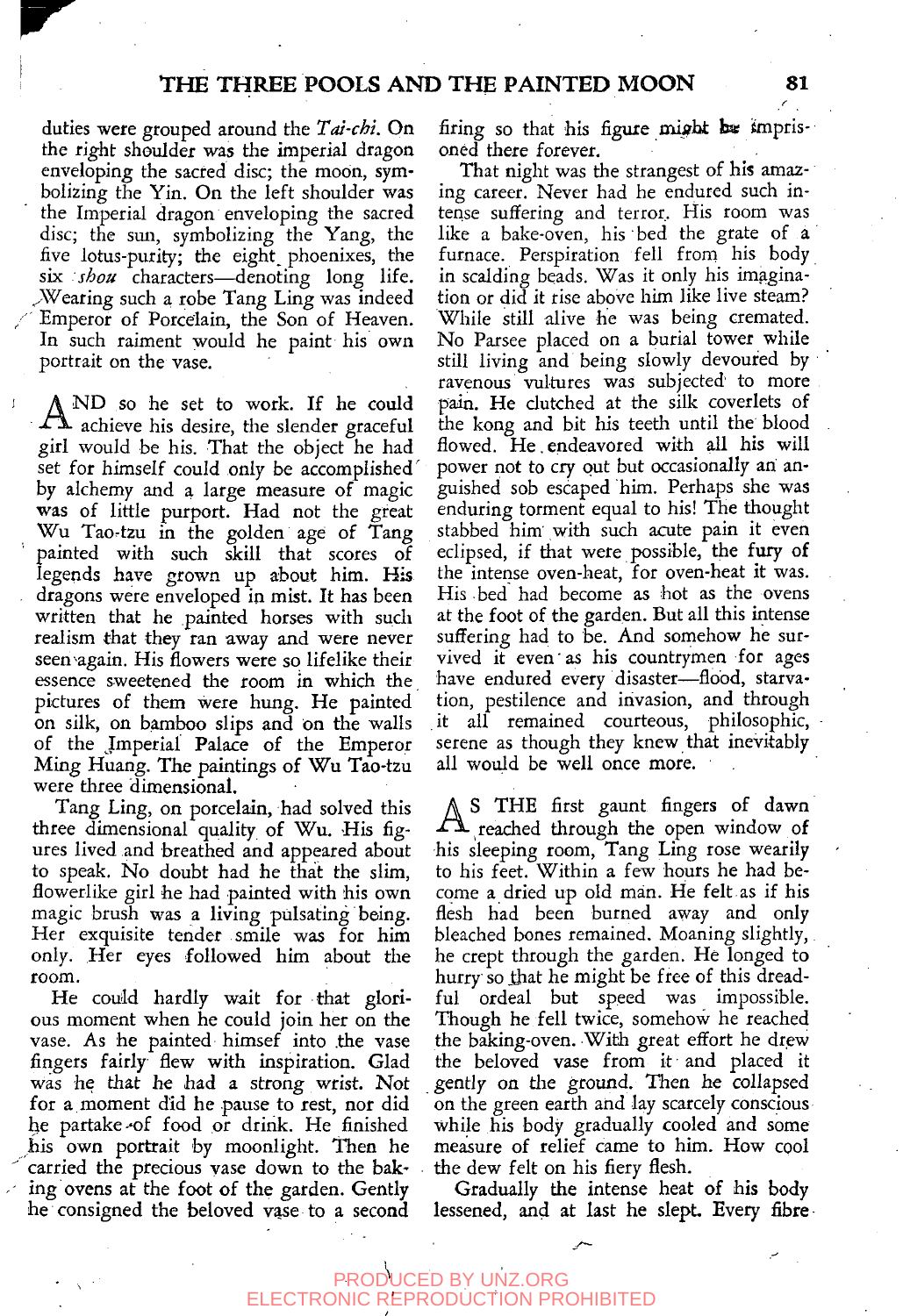of his body knew complete exhaustion. He had stood at the threshold of the dwelling place of his ancestors, but it would have been precious relief had he stepped through and joined them. His four souls had been quite willing to set out on their preordained destinations. But now gentle sleep had come to him at last, sleep without dreams. Nearby in the small artificial lake, a white-plumed heron stood watching. It was late evening when he awakened. A thin sickle of moon lifted slantwise into, the sky. A cool breeze stirred the treetops as it swept through the garden. The air was sweet with the breath of many flowers.

Tang Ling- rose to his feet. His body felt light, empty with little more texture than a ghost. He was surprised that he could keep his feet on the ground. The breeze, cool and sweet, had intensified. He lifted his treasured vase in his arms. This was creation indeed for.even by moonlight he could see that the girl was smiling and in her eyes, all-seeing, there was warm love and tenderness. He could discern her breathing, the rise and fall of-her soft breast. And he knew that every beat of her heart was for him. Here was love beyond the reachof poets. With hushed footsteps, he walked back to his sleeping room. The feeling of fatigue remained with him. Merely to walk was. a great effort as though old age enshrouded him. He clutched the vase to him for it was the most precious thing he possessed. Though that was wrong, too, for it seemed as if the vase possessed him more truly than he possessed the vase. It was a glowing creation of yellow madness.

BACK in his sleeping room, he placed<br>the vase on a table near the open winthe vase on a table near the open window where the sunlight could fall upon it. This was like painting a living rose, for it needed no sunlight, it glowed with an enchanting radiance of its own, a radiance that echoed the smile of his beloved. Now slender and fragile she looked, this little porcelain lady, who from the tip of his brush out of a riot of color, had come to dwell in his heart; He was so intensely happy it was like physical pain. Still the feeling; of languor remained. He lay back on

the silken pillow of the kong. It was odd to gaze upon his own figure burnished on the vase, seeming far more alive than his living body. Perhaps this was his life's end. If so, what matter? His portrait on the vase would be immortal, nor would age wither the roundness and youth of his face. Gradually sleep assuaged his weariness, sleep deep and merciful.

Hours later, he awakened into a world of golden yellow splendor. He felt abundantly refreshed. Yet he had come unto a rich, new world. Was he now an immortal? Was this the spiritual realms of his ancestors? If so, it was a beautiful awakening. He felt his thighs, his arms; his body was solid enough. Slowly he rose to his feet and gazed in awe about him. Nearby he noticed, as his eyes became attuned to the glowing yellow atmosphere, three pools of cool, clear water while above glowed a painted moon. Then he knew, for beside him stood the fragile girl. He -dared not move, lest by; doing so he might break the magic thread. And yet, in spite of himself, his arms encircled her and time stood still.- Perhaps it had ceased to be when he painted his own figure on the case. Now he dwelt in a yellow porcelain land, without age, where it was forever spring. But, though he did not realize it at that moment, there was grave danger also, a personal danger-of his own contriving.

 $\bm{\mathcal{A}}$ S HE held the girl to him, whose delicate beauty eclipsed the rarest cameo, he felt as though he were master of the universe. The stars were his and the moon also. He could hold morning in his hands. Alas, however, the extreme joy- that engulfed him was but momentary, like a fragment of a poem by Li Po. The next, instant he was fighting for his life, fighting . a foe that existed only through his inspired brush strokes. But real or imagined his opponent fought with demoniac fury. It was all that Tang Ling could do to protect himself, nor had he any thought of being the aggressor. Even as he struggled, he regretted that he had painted this evil attacker with ,such an abundance of virility. His strength was amazing. Tang Ling **was**